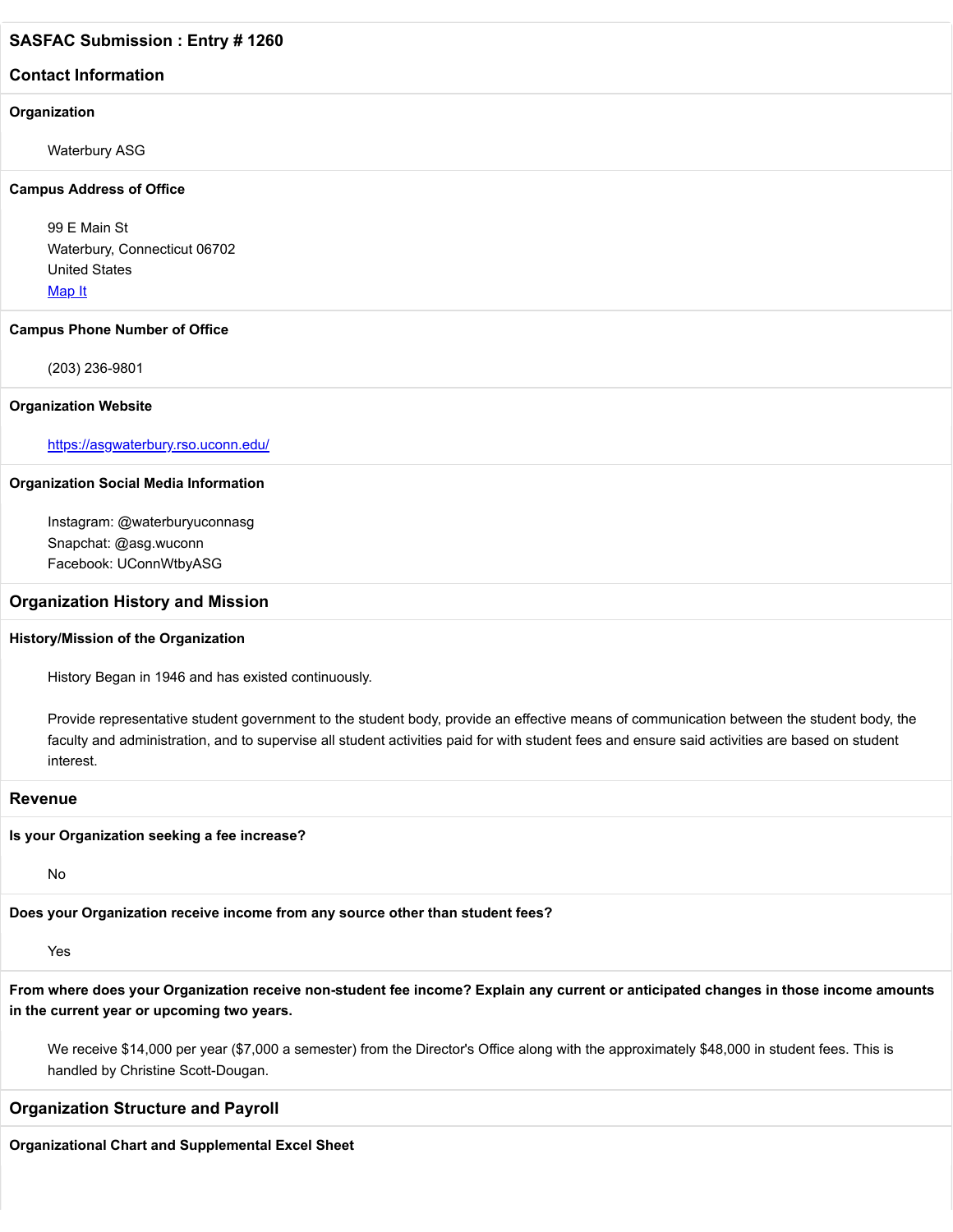- [Real-Excel-Supplemental-ASG-converted-1-2.pdf](https://trusteeorgsupport.uconn.edu/index.php?gf-download=2022%2F02%2FReal-Excel-Supplemental-ASG-converted-1-2.pdf&form-id=18&field-id=13&hash=b8cc3b0f90127cb5e4aa084dd7bdf6b53a7094b14c4a799fb840eb8baed4cee5)
- [Real-Organizational-Chart.pdf](https://trusteeorgsupport.uconn.edu/index.php?gf-download=2022%2F02%2FReal-Organizational-Chart.pdf&form-id=18&field-id=13&hash=0971a7252177e9ff8399ea6e0b7568701dcef4644af0ecf7bad60a1cf9318de3)

#### **Please indicate which positions (if any) are currently held by non-students.**

N/A

#### **Does your Organization pay any elected or appointed student leaders?**

Yes

#### **Elected Student Officers: What is the history and rationale for paying each position?**

The President; An elected position, has historically been paid off and on. This position is big enough job that requires the time so that it deserves to be paid. This person is in charge of all social events done by ASG.

Vice President; It was decided this year that the Vice President should get paid due to the VP's role of filling in for other officers when they are not available. The VP takes the minutes when the Secretary is unavailable to do so, and this is a role that the Secretary is conventionally paid for.

Secretary; Has been paid as long as anyone remembers but it is not known when it first started. The rationale as it is understood is because the work is reviewed by auditors and, if there is a complaint, by the Freedom of Information Commission. This position contains more liability than elected positions.

Treasurer; Has been paid as long as anyone remembers but it is not known when it first started. The rationale as it is understood is because the work is reviewed by auditors. This position contains more liability than elected positions.

#### **Appointed (hired) Student postions: What is the history and rationale for paying each position?**

N/A

#### **Does your Organization pay any non-student staff?**

No

#### **Activity Participation**

#### **Who is eligible to participate in your activities?**

Undergraduate students of a specific campus

#### **Please describe how students (number and/or percentage) utilize your services and/or participate in your activities?**

The students utilize our programs as a platform to socialize based on the environments that we create. This socializing, we hope, will create a community bond where people will feel comfortable with each other and get to know each other better. There are approximately 700 fee-paying students on the Waterbury Regional Campus. It is hard to estimate how many of the 700 participate but we try to provide a variety of programs to include as many students as possible.

#### **Please upload your Organization's Quickbooks Profit & Loss Report Standard Last Fiscal Year (FY 21)**

• [Real-FY21-Profit-and-Loss.pdf](https://trusteeorgsupport.uconn.edu/index.php?gf-download=2022%2F02%2FReal-FY21-Profit-and-Loss.pdf&form-id=18&field-id=62&hash=c32964801799f48fafbb56cb861d8ac4fea3044e9d2bde4b101540a83ec07fd6)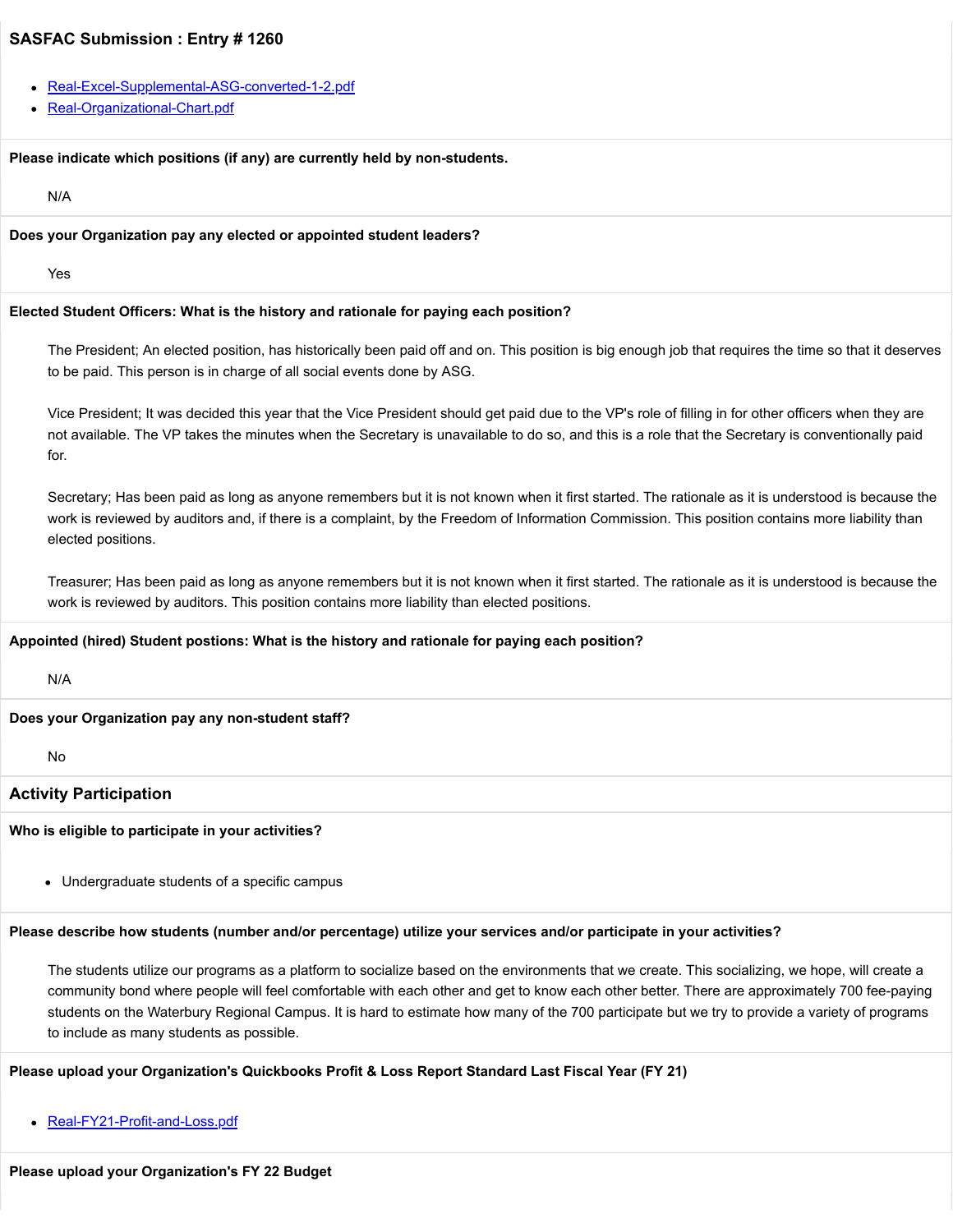• [Real-Final-Operating-Budget-FY22-1.xlsx](https://trusteeorgsupport.uconn.edu/index.php?gf-download=2022%2F02%2FReal-Final-Operating-Budget-FY22-1.xlsx&form-id=18&field-id=65&hash=a90448d5d661f84fb68fc7b05b7a01f4def4d4a13b998301cec7f83d9247f832)

#### **Please upload your Organization's Quickbooks Profit & Loss Report Standard Last Fiscal Quarter (FY 22 July 1-Sept 30)**

• [Real-Profit-and-Loss-FY22-July-Sept.pdf](https://trusteeorgsupport.uconn.edu/index.php?gf-download=2022%2F02%2FReal-Profit-and-Loss-FY22-July-Sept.pdf&form-id=18&field-id=64&hash=858b5e7c29cc435cc473db814da843e2b04f59de67c782f832108a2836058aad)

#### **Expenditures**

#### **Briefly describe the programs and services you provide for your constituents that serve as the primary focus of your Organization.**

We collaborate with other committees to host cultural events and we send out surveys to ensure everyone gets a chance to express their thoughts about what types of events they would like to see on campus. It seems that about 1/3 of students attend several programs a year and the rest attend occasionally, although there are some that never attend anything. Due to the fact that this is a commuter campus, there may be students that go home after classes and decide to not opt in for the ASG events. As for the faculty/staff and the local community, all events that are priced per student, (i.e. Fall Fair, Stuff-a- Huskies, Finals kits) only the fee paying students get to go. ln an event of a performer, faculty/staff are invited to come.

#### **What are the top 3 expenditure categories for your Organization?**

- 608.2- Refreshments-Events/Programs
- 615.2- Contractual Services- Events/Programs

**As a governance Organization which funds Tier 2 RSOs, what is the approximate ratio of dollars used for your own activities vs funding? Please provide a rationale for this ratio.**

Note: 642 is not included under the expense codes above so the Top 3 expenditure categories are really (608.2, 615.2, and 642)

We have not funded Tier II RSOs in about two years due to them not being as active, though we may be funding the Waterbury Business Society and Cryptocurrency and Blockchain Club for some events/supplies soon (though COVID has made our outlook on funding Tier II's unclear).

Since the below field is required I'm going to check the two expenditure categories that are the Top 2 for ASG (608.2 and 615.2). 642 does not apply for Tier II RSOs.

#### **What are the top 3 expenditure categories for your Organization's funding of Tier 2 RSO's?**

- 608.2- Refreshments-Events/Programs
- 615.2- Contractual Services- Events/Programs

#### **Please explain significant changes in the operating budget (spending plan) for this fiscal year starting 7/1/21 when compared to the previous years budget. What are the short-term goals for the organization?**

Some significant changes in the operating budget from the projections of FY21 to the projections FY22 is that the Director's Office funding changed from 501.1 to 516, 608.2 decreased, 613 increased, 607 and 616 are no longer expense codes, and 642 decreased. I have to base it off of the projections just because last fiscal year was so different compared to any other fiscal year in the past.

The short-term goals of the organization is to make sure we are using student fees to provide the campus with the most amount of events possible within budget and to fund Tier II organizations if they need funding for their events. We had a lot of plans drawn up for the Spring, but due to COVID conditions and the University going into Red COVID status, our ability to host events has been extremely limited. Even though the University is now in Orange, this still set us back with invoices and room request forms due to the uncertainty.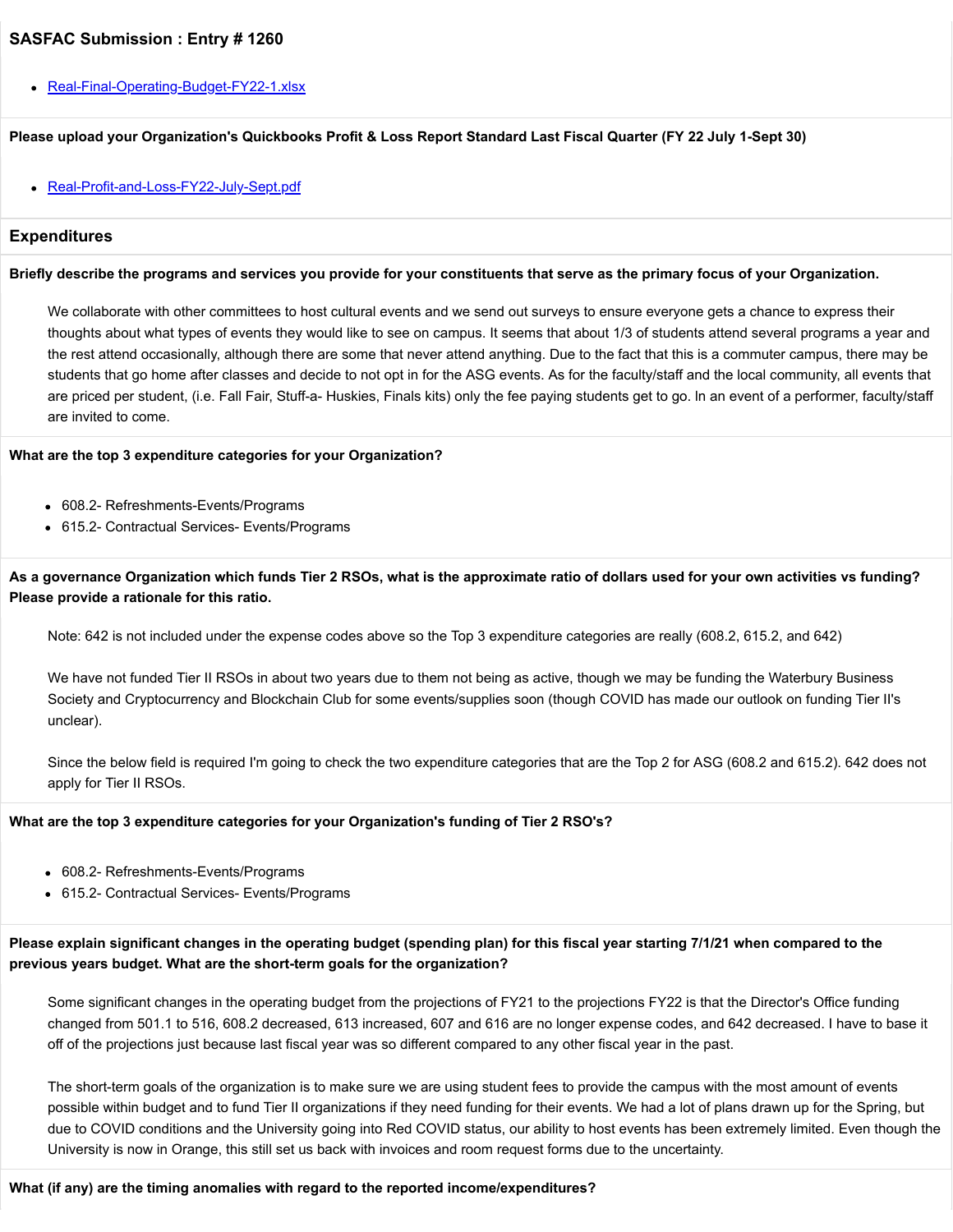We have two bills that should have been paid in FY21 that were paid/are in the process of being paid in FY22. These are the April and May KFS Bills and April is already paid and May is in the process of being paid; May will be paid very soon.

#### **Fund Balance**

**If your Organization should carry over funds from one year to the next, what is the ideal (minimum) level of that fund balance and what is the justification for that amount?**

If our organization should carry over funds from one year to the next, the ideal amount is anywhere between \$2,500 to \$5,000 and the justification for that amount is the lack of activities we can do this Spring because of COVID. Our budget is \$58,050 for FY22.

**If your organization is carrying a fund balance above the ideal/minimum level - what planned expenditures are budgeted (in which upcoming fiscal year)with the intention to bring down the fund balance to ideal levels?**

To start, our projected balance at the end of this fiscal year along with FY23 and FY24 are as followed (assuming we use up the allotted budget). FY22: \$54,345, FY23: \$58,245, FY24: \$62,145.

If our organization ends up carrying a fund balance above its ideal/minimum level, I cannot say for certain what exact planned expenditures are budgeted in, however we do have a very strong relationship to the vendor, Party People, which allows for fun festivals to occur for students, and we can definitely use them among other vendors to bring the fund balance down to ideal levels. That's why 608.2 and 615.2 are so high to allow for those events to happen. I have more about this in the later responses.

#### **Projections and Future**

#### **Please upload your Organization's FY 23 and FY 24 Budget Projections**

• [Real-UConn-Waterbury-Fee-Projection-Form-2.xlsx](https://trusteeorgsupport.uconn.edu/index.php?gf-download=2022%2F02%2FReal-UConn-Waterbury-Fee-Projection-Form-2.xlsx&form-id=18&field-id=63&hash=bb69f4b7a9de4b6080e78c0275dbe77ff85f9a903eb7b972d3dd0b380f1620f4)

#### **What are your Organizational priorities that are reflected in your projected budgets for the next two fiscal years?**

We do have priorities that are reflected in our projected budgets for the next two fiscal years. The reasoning for the focus on 608.2 and 615.2 are that those are the expense codes we use for many vendors that were used, particularly in pre-COVID days such as Party People, Rolling Video Games, Safe Haven, and Everything But the Mime among others. As COVID conditions as settling (now and in Fall 2022), we can host many more of those events with vendors such as those.

#### **Is there any additional information that the Committee should be aware of when reviewing your budget documentation?**

N/A

**Date the Organization will be holding (or already held) a public budget forum:**

01/27/2022

**Have you received TSOS comments and had an opportunity to amend or edit your submission?**

Yes

#### **Date that TSOS comments were recieved**

02/11/2022

#### **Date of formal Organization Budget vote**

02/03/2022

**Please upload a copy of your meeting minutes reflecting an affirmative SASFAC vote.**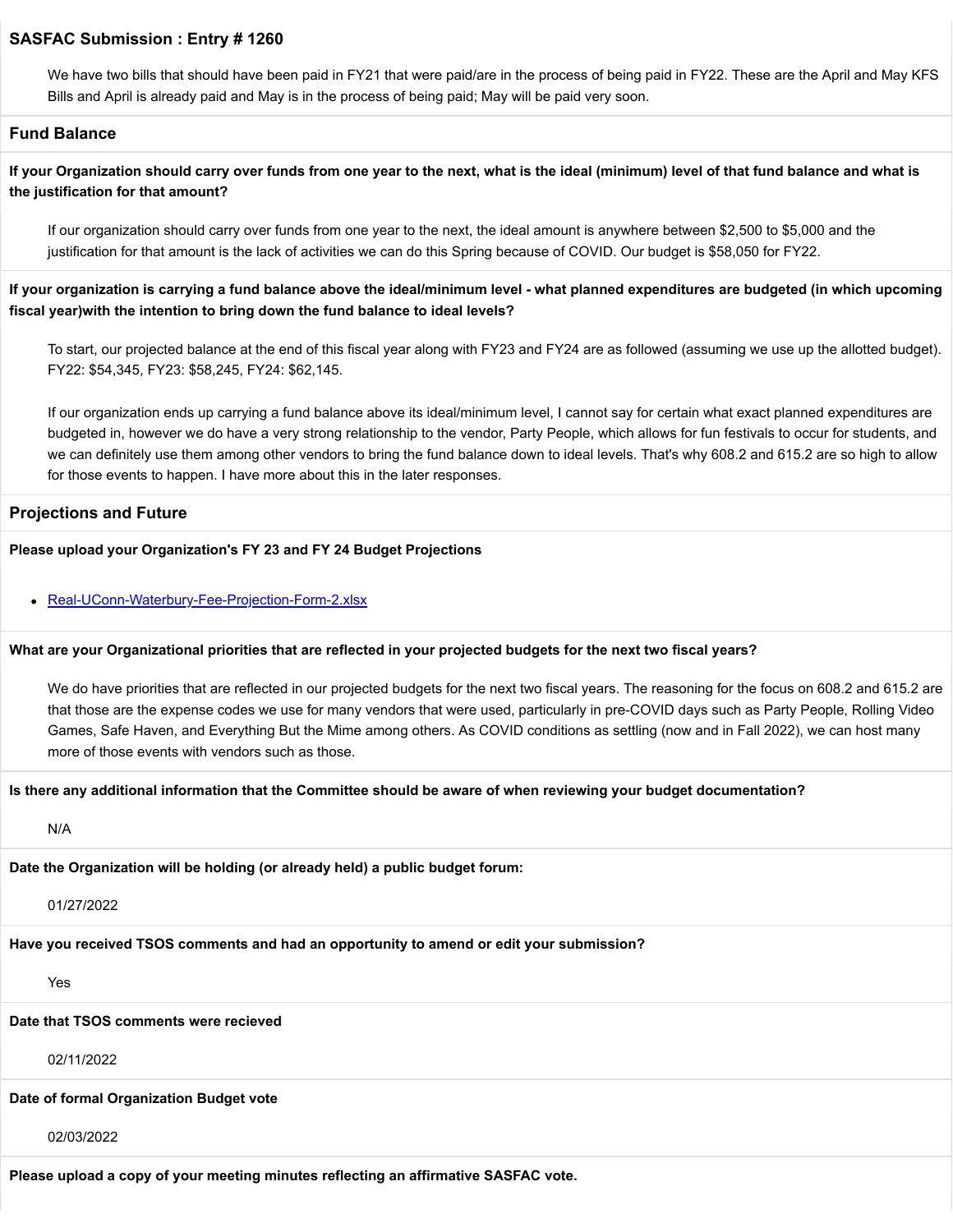• [Real-ASG-Minutes-2\\_3\\_22.pdf](https://trusteeorgsupport.uconn.edu/index.php?gf-download=2022%2F02%2FReal-ASG-Minutes-2_3_22.pdf&form-id=18&field-id=57&hash=937532e3491f6b8709f29bad4965e50887e8f65303cae3f4178794aaf0253f2a)

### **Notes**



**Final Submission (ID: 6192b0dd0caad)**

added February 11, 2022 at 11:55 pm

WordPress successfully passed the notification email to the sending server.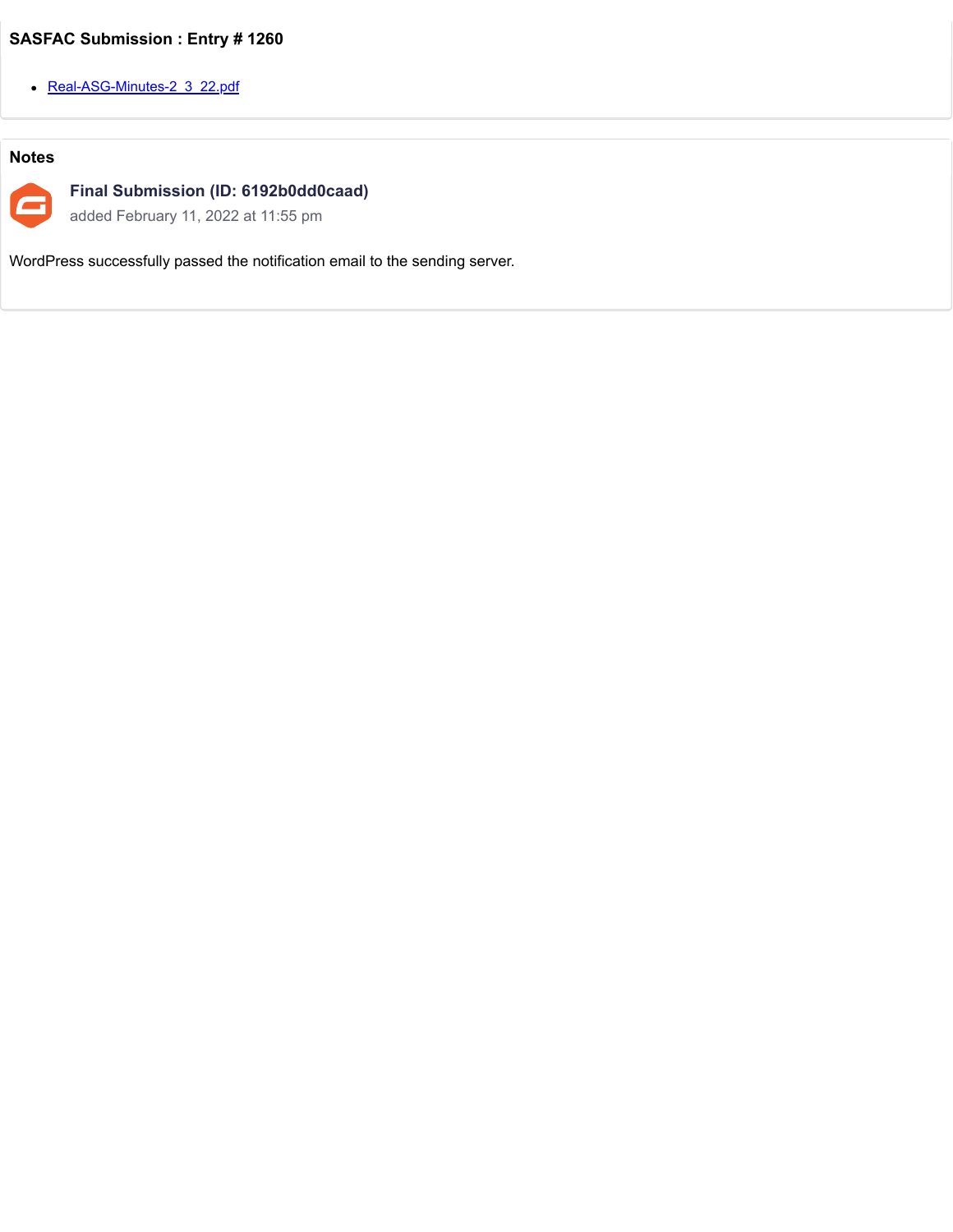Utilize Microsoft's SmartArt graphics, or create a graphic in other format that allows for an outsider's understanding of reporting structure (who supervises who, who is supervised by/reports to who). Add as many pages, groupings or levels as you need to accurately depict the organizational hierarchy. \*indicates a SOLID equivalent position (need a President, VP, Treasurer, and Secretary).

Next, for each person, use the Org Chart Excel Template to indicate whether they are an approved signer (President and Treasurer are required signers), an authorized Time Approver, whether the position is volunteer or paid, and if so, how many hours/week and if they're authorized to work over breaks.

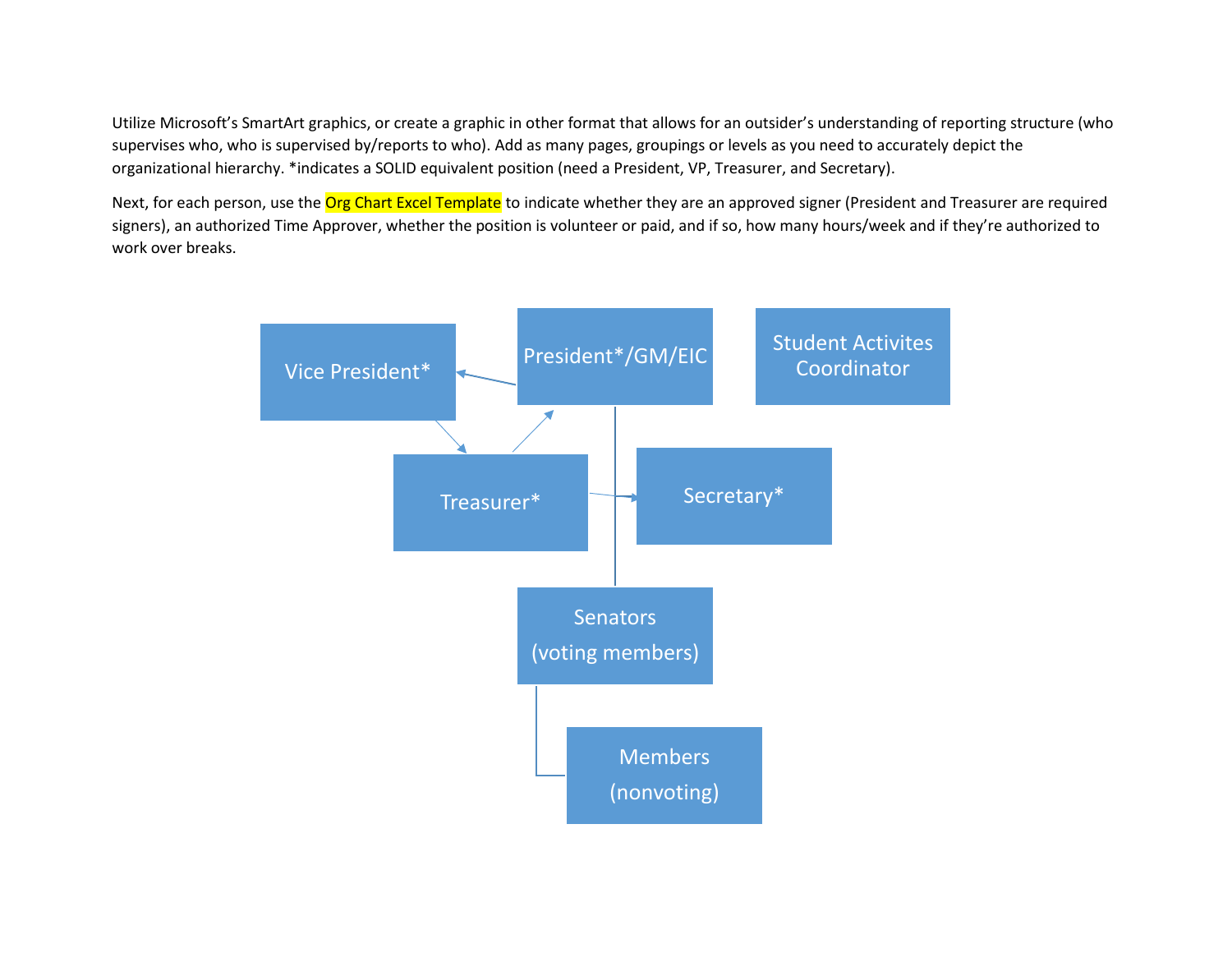|                   |                               | Position/Title SOLID Equivalent   Authorized Signer? | <b>Time Approver?</b> | Paid? | \$/hr   |
|-------------------|-------------------------------|------------------------------------------------------|-----------------------|-------|---------|
| President         | President                     | Yes                                                  | Yes                   | Yes   | \$13.15 |
| <b>ITreasurer</b> | Treasurer                     | Yes                                                  | Yes                   | Yes   | \$13.15 |
|                   | Vice President Vice President | Yes                                                  | Yes                   | Yes   | \$13.15 |
| Secretary         | Secretary                     | Yes                                                  | No                    | Yes   | \$13.15 |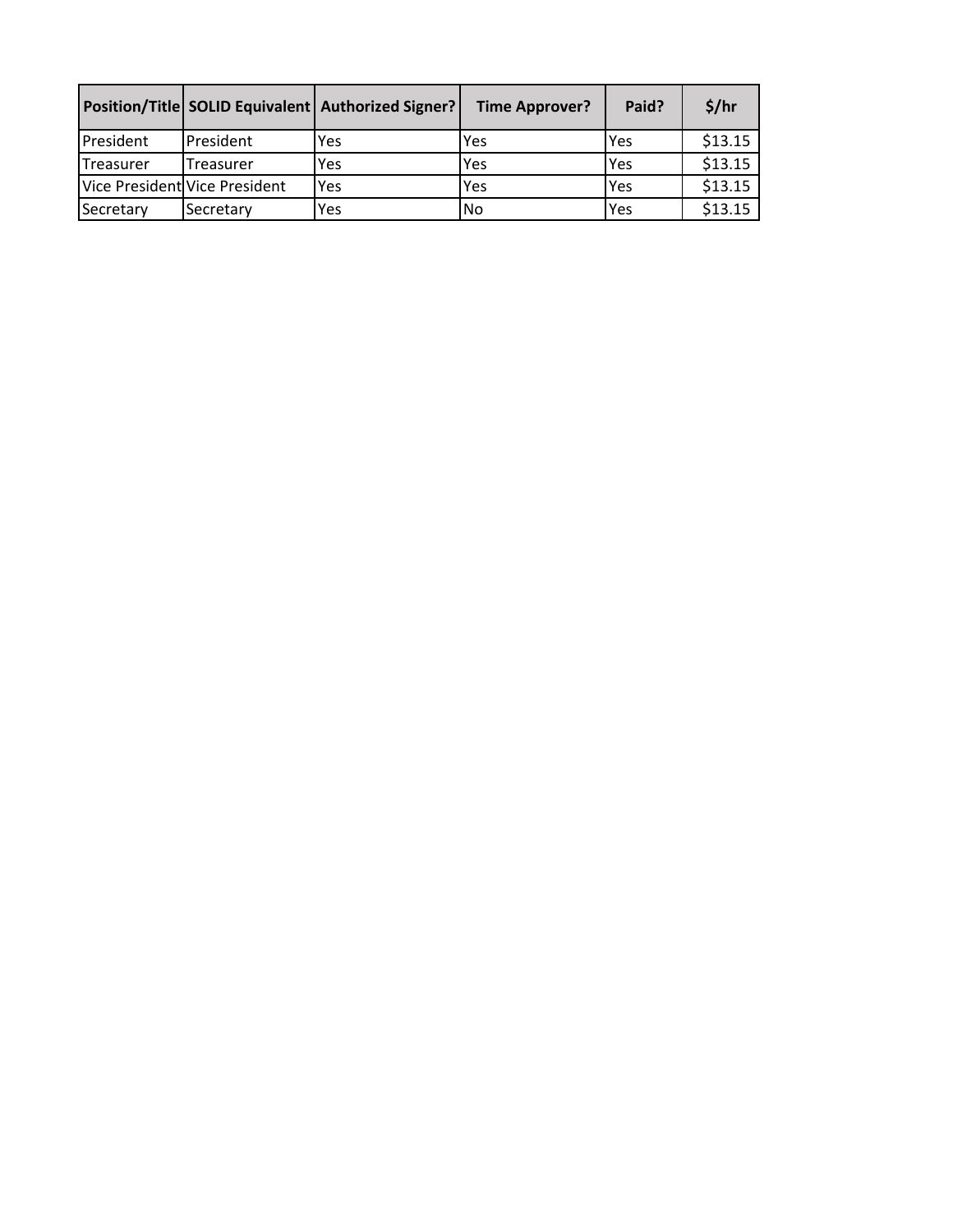| # of hours authorized to Work? |                      |    |                                |                        |                     |  |  |  |
|--------------------------------|----------------------|----|--------------------------------|------------------------|---------------------|--|--|--|
| <b>Summer Break</b>            | <b>Fall Semester</b> |    | <b>Fall Break Winter Break</b> | <b>Spring Semester</b> | <b>Spring Break</b> |  |  |  |
| 40/week                        |                      | 40 | 40                             |                        | 40                  |  |  |  |
| 40                             |                      | 40 | 40                             |                        | 40                  |  |  |  |
| 40                             |                      | 40 | 40                             |                        | 40                  |  |  |  |
| 40                             |                      | 40 | 40                             |                        |                     |  |  |  |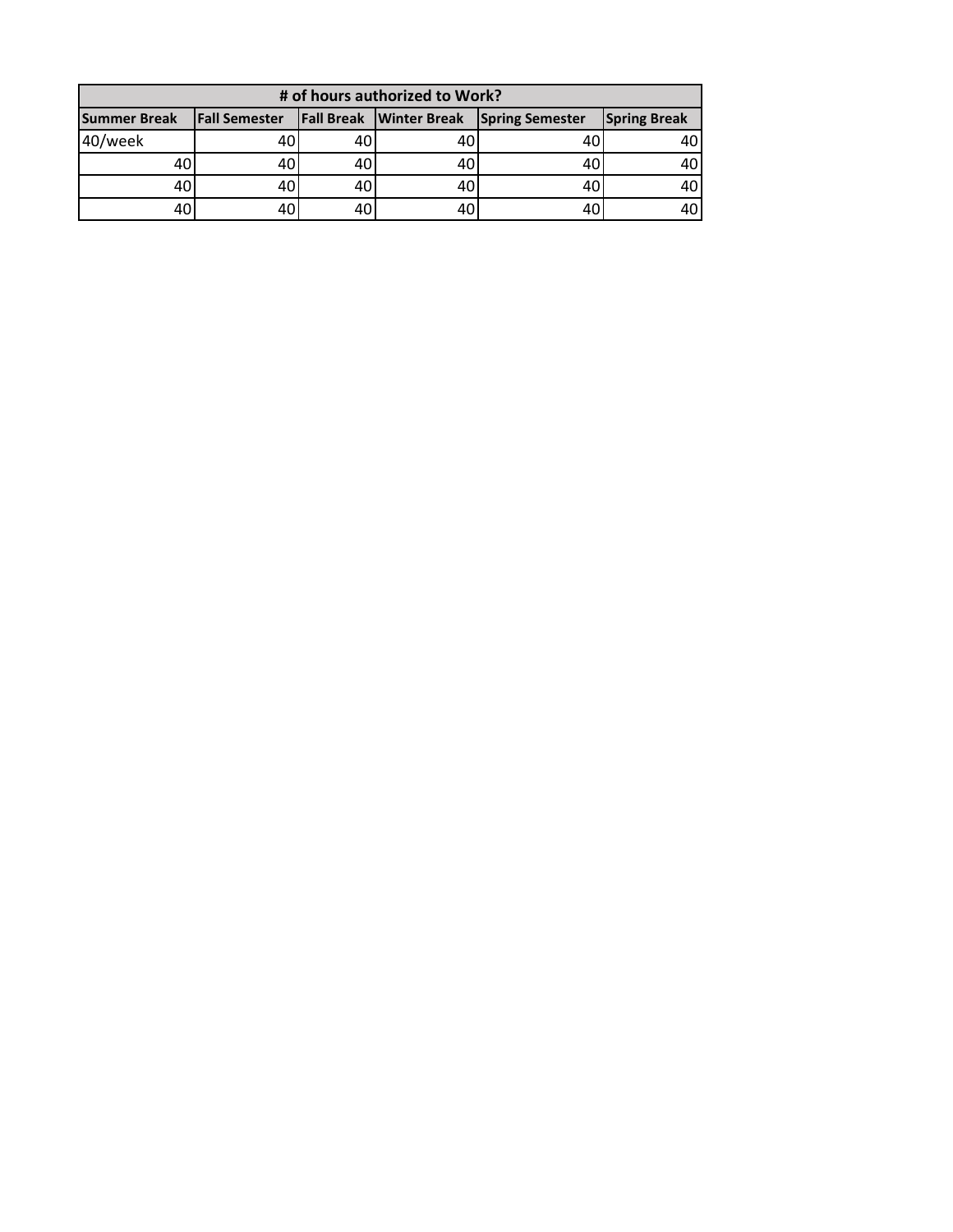**Vote Date: SASFAC Vote - February 17th Updated Vote - November 18th**

**S** 51,945 Step 1 - Fund Balance to Start the Year (from Step 1 tab)

**S** 1,550 Step 2 - Minimum Desired Fund Balance for Year End (from Step 2 tab)

|             | Code             | <b>Description</b>                                 | Operating<br><b>Budget</b> |               | Training<br><b>Steps</b> |
|-------------|------------------|----------------------------------------------------|----------------------------|---------------|--------------------------|
|             |                  | <b>Fund Balance Available for Operating Budget</b> |                            | 50,395        | Step 3                   |
|             | 516              | <b>Co-Sponsorships</b>                             |                            | <b>14,000</b> |                          |
|             | 546              | Interest                                           |                            |               |                          |
|             | 547              | <b>Student Fees</b>                                | $\boldsymbol{\mathsf{S}}$  | 48,000        |                          |
|             |                  | <b>Total Revenues</b>                              |                            | 62,000        |                          |
|             |                  | <b>Total Anticipated Cash for Budget</b>           |                            | 112,395       | Step 5                   |
| E           | 602              | <b>Dues</b>                                        | $\overline{\mathbf{S}}$    | 650           |                          |
| $\mathbf x$ | 603              | <b>Gifts</b>                                       |                            |               |                          |
| e           | 604              | Photocopying                                       |                            |               |                          |
| n           | 605              | Postage                                            |                            |               |                          |
| $\mathbf c$ | 606              | Printing                                           |                            |               |                          |
|             | 607              | <b>Promotional Items</b>                           |                            |               |                          |
| П           | 608.1            | <b>Refreshments - Organization</b>                 |                            |               |                          |
|             | 608.2            | <b>Refreshments - Events/Programs</b>              | $\overline{\mathbb{S}}$    | <b>10,000</b> |                          |
|             | 609              | Subscriptions                                      | \$                         | 600           |                          |
|             | 610.1            | <b>Supplies - Organization</b>                     | \$                         | 500           |                          |
|             | 610.2            | <b>Supplies - Events/Programs</b>                  | $\overline{\mathbf{S}}$    | 2,500         |                          |
|             | Telephone<br>611 |                                                    |                            |               |                          |
|             | 612              | <b>Advertising</b>                                 |                            |               |                          |
|             | 613              | <b>Awards and Prizes</b>                           | $\overline{\mathbf{S}}$    | 1,000         |                          |
|             | 615.1            | <b>Contractual Services - Organization</b>         |                            |               |                          |
|             | 615.2            | <b>Contractual Services - Events/Programs</b>      | \$                         | 40,000        |                          |
|             | 616              | Cosponsorships                                     |                            |               |                          |
|             | 617.1            | <b>Cost of Food Sold</b>                           |                            |               | Step 6                   |
|             | 617.2            | <b>Cost of Merchandise Sold</b>                    |                            |               |                          |
|             | 617.3            | <b>Cost of Participation</b>                       |                            |               |                          |
|             | 617.4            | <b>Cost of Services Sold</b>                       |                            |               |                          |
|             | 622.1            | <b>Registration Fees</b>                           |                            |               |                          |
|             | 622.2            | <b>Entry Fees</b>                                  |                            |               |                          |
|             | 623              | Rental                                             |                            |               |                          |
|             | 624              | <b>Travel</b>                                      |                            |               |                          |
|             | 625              | <b>Equipment/Durable Goods</b>                     |                            |               |                          |
|             | 626              | <b>Equipment - Capital</b>                         |                            |               |                          |
|             | 627              | <b>Insurance</b>                                   |                            |               |                          |
|             | 628              | <b>Repairs and Maintenance</b>                     |                            |               |                          |
|             | 642              | <b>Wages - Student</b>                             | $\boldsymbol{\mathsf{S}}$  | 2,800         |                          |
|             | 643              | <b>Wages - Non-Student</b>                         |                            |               |                          |
|             | 644              | <b>Wage Taxes - Student</b>                        |                            |               |                          |
|             | 645              | <b>Wage Taxes - Non-Student</b>                    |                            |               |                          |
|             |                  | <b>Total Expenditures</b>                          |                            | 58,050        |                          |
|             |                  | Fund Balance Planned for End of Year               |                            | 54,345        |                          |

Step 7

Budget should be prepared for formal Org Approval Org Approval must happen by motion in a public meeting Once approved, submit budget and minutes to TSOS

Reminders:

Orgs can change their budget at any time

Budget must be in place prior to any financial activity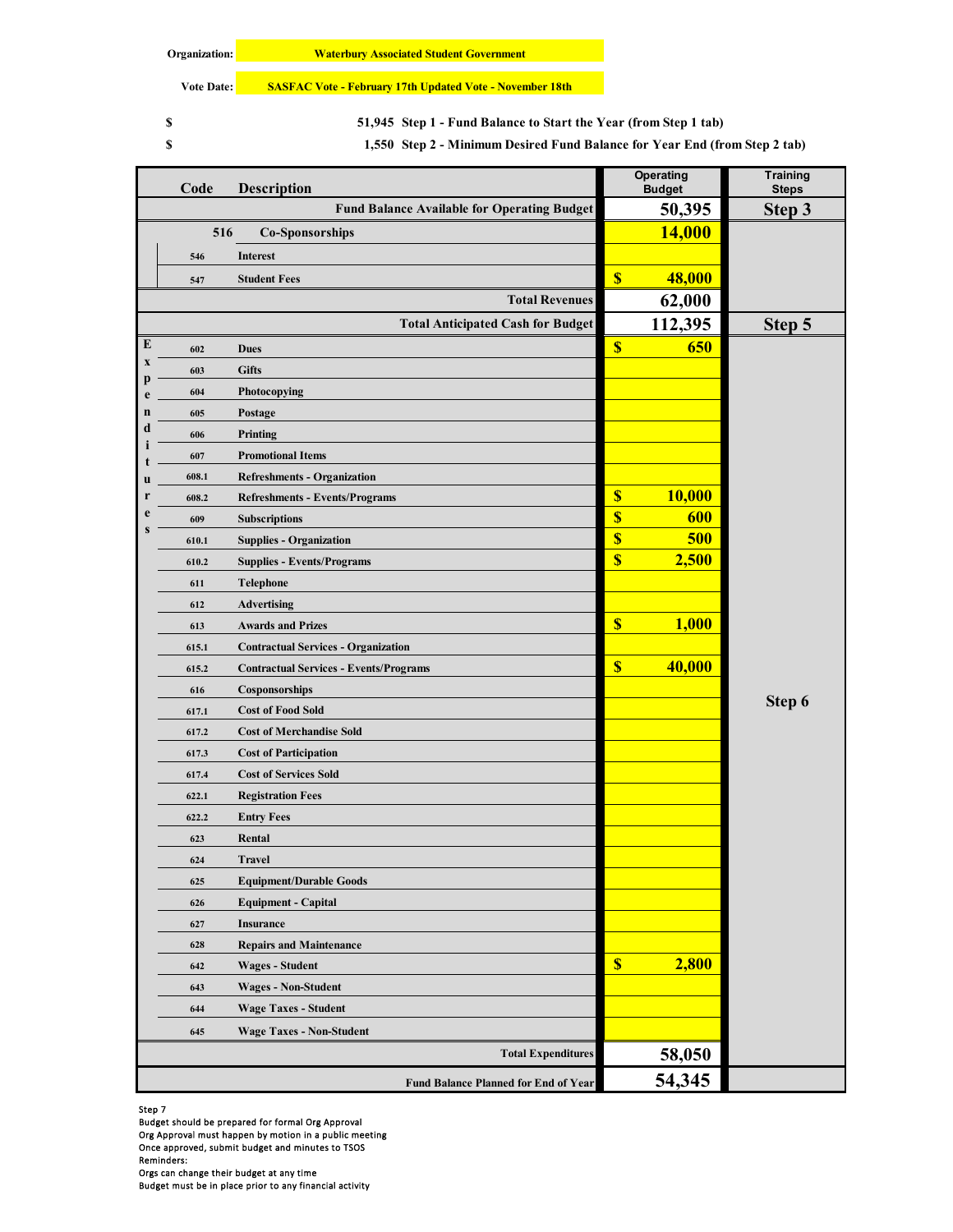# 7:40 PM Waterbury ASG 01/20/22 Profit & Loss Accrual Basis July through September 2021

|                                                                  | Jul - Sep 21 |
|------------------------------------------------------------------|--------------|
| <b>Income</b><br>547 Student Fees                                | 17,005.75    |
| <b>Total Income</b>                                              | 17,005.75    |
| <b>Expense</b><br>608 REFRESHMENTS<br>608.2 · Events/Programs    | 1,390.36     |
| Total 608 · REFRESHMENTS                                         | 1,390.36     |
| <b>615 CONTRACTUAL SERVICES</b><br>$615.2 \cdot Events/Programs$ | 1,432.00     |
| <b>Total 615 CONTRACTUAL SERVICES</b>                            | 1.432.00     |
| 642 Wages - Student                                              | 184.10       |
| <b>Total Expense</b>                                             | 3,006.46     |
| Net Income                                                       | 13,999.29    |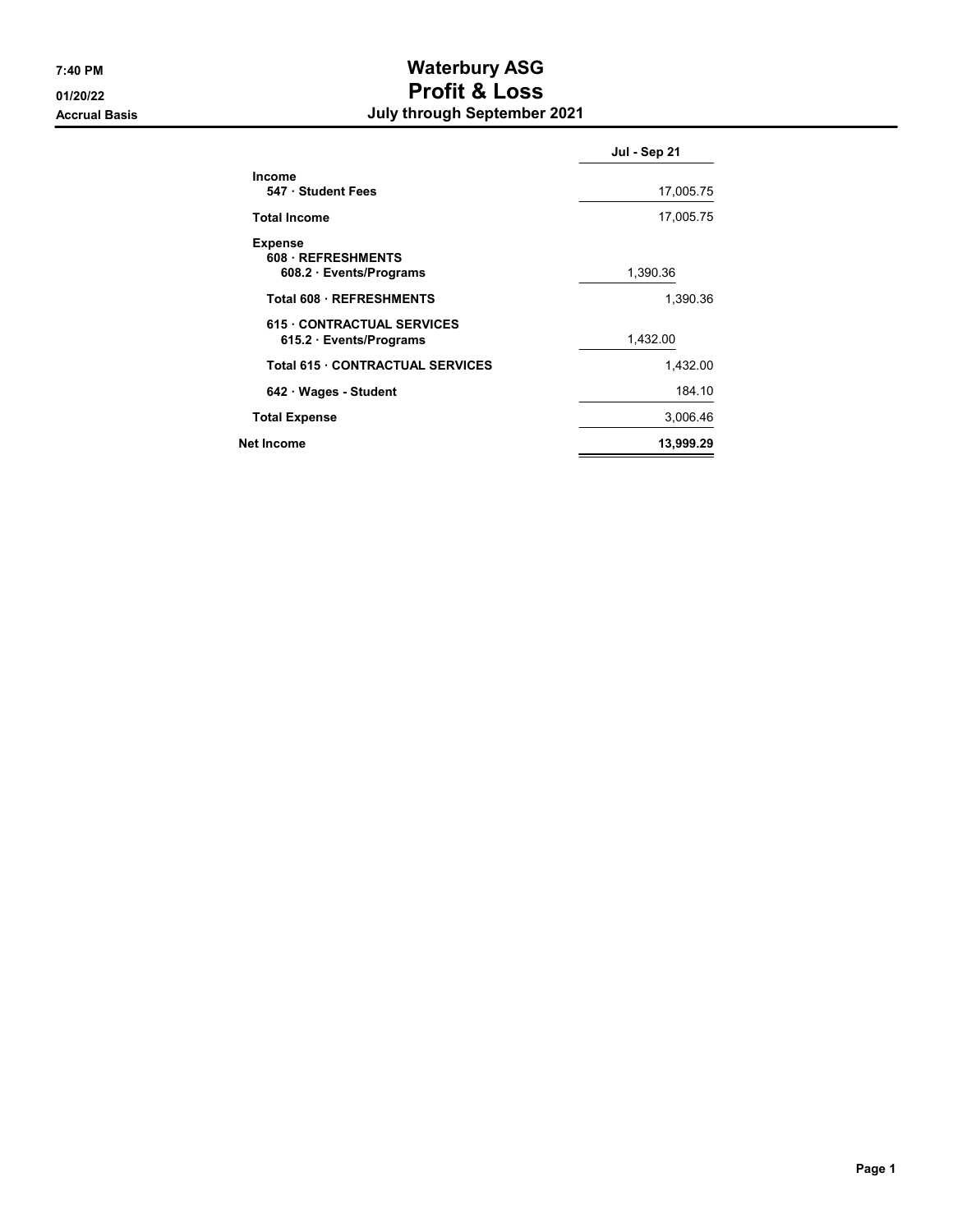# 11:12 PM Waterbury ASG 02/11/22 Profit & Loss Accrual Basis **Accrual Basis July 2020 through June 2021**

|                                                                                                                                | Jul '20 - Jun 21                         |
|--------------------------------------------------------------------------------------------------------------------------------|------------------------------------------|
| Income<br>501 DONATIONS<br>501.1 General Donations                                                                             | 14,000.00                                |
| <b>Total 501 DONATIONS</b>                                                                                                     | 14,000.00                                |
| 547 Student Fees                                                                                                               | 43,723.45                                |
| <b>Total Income</b>                                                                                                            | 57,723.45                                |
| <b>Expense</b><br>602 Dues<br>605 · Postage/Shipping<br>607 · Promotional Items<br>608 REFRESHMENTS<br>608.2 · Events/Programs | 1,240.00<br>815.25<br>396.00<br>1,864.96 |
| Total 608 REFRESHMENTS                                                                                                         | 1,864.96                                 |
| 609 Subscriptions<br>610 SUPPLIES<br>610.2 · Events/Programs                                                                   | 588.00<br>553.43                         |
| Total 610 · SUPPLIES                                                                                                           | 553.43                                   |
| 613 Awards and Prizes                                                                                                          | 435.00                                   |
| <b>615 CONTRACTUAL SERVICES</b><br>615.2 · Events/Programs<br>615 CONTRACTUAL SERVICES - Other                                 | 28,123.50<br>1,210.00                    |
| Total 615 . CONTRACTUAL SERVICES                                                                                               | 29,333.50                                |
| 642 · Wages - Student                                                                                                          | 854.15                                   |
| <b>Total Expense</b>                                                                                                           | 36,080.29                                |
| Net Income                                                                                                                     | 21,643.16                                |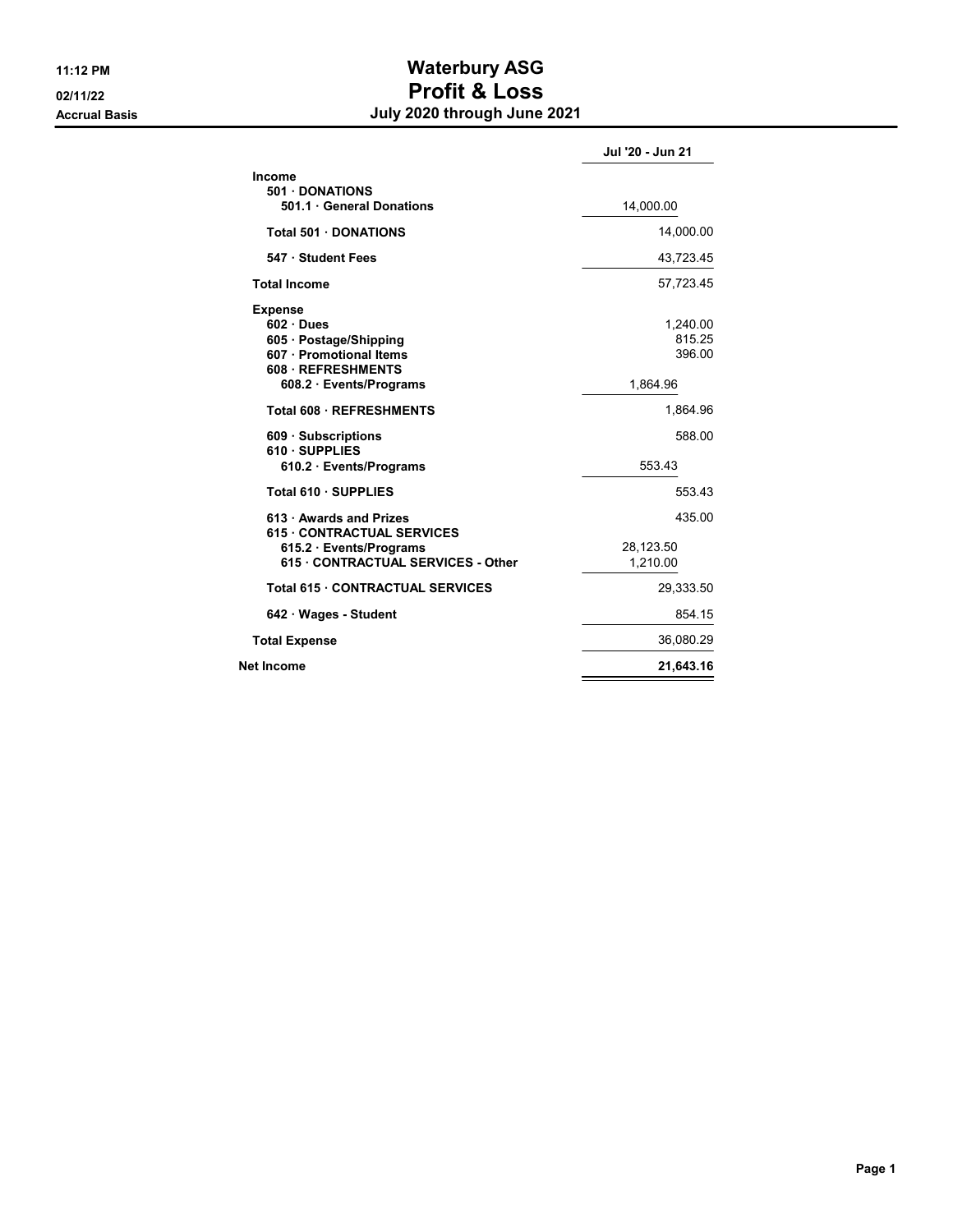|                              |              |                                                       | FY21 Actual | FY22 Original   | FY22 Updated | FY23 Original   | FY23 Updated | FY24 Projected |
|------------------------------|--------------|-------------------------------------------------------|-------------|-----------------|--------------|-----------------|--------------|----------------|
|                              | Code         | <b>Description</b>                                    | Amount      | Amount          | Amount       | <b>Amount</b>   | Amount       | Amount         |
| R                            | 501.1        | <b>General Donations</b>                              | 14,000      | 14,000          |              | 14,000          |              |                |
| $\mathbf{e}$<br>$\mathbf{v}$ | 501.2        | <b>Foundation Donations</b>                           |             |                 |              |                 |              |                |
| $\mathbf{e}$                 | 501.3        | <b>Benefit Fundraiser Donations</b>                   |             |                 |              |                 |              |                |
| $\bf n$                      | 502          | Dues                                                  |             |                 |              |                 |              |                |
| $\bf u$                      | 512          | Advertising                                           |             |                 |              |                 |              |                |
| $\mathbf{e}$<br>s            | 513<br>514   | <b>Awards and Prizes</b><br><b>Vendor Commissions</b> |             |                 |              |                 |              |                |
|                              | 515          | <b>Contractual Services</b>                           |             |                 |              |                 |              |                |
|                              | 516          | Co-Sponsorship                                        |             |                 | 14,000       |                 | 14,000       | 14,000         |
|                              | 520.1        | <b>Admissions Sales</b>                               |             |                 |              |                 |              |                |
|                              | 520.2        | <b>Food Sales</b>                                     |             |                 |              |                 |              |                |
|                              | 520.3        | <b>Merchandise Sales</b>                              |             |                 |              |                 |              |                |
|                              | 520.4        | <b>Participation Sales</b>                            |             |                 |              |                 |              |                |
|                              | 520.5        | <b>Services Sales</b>                                 |             |                 |              |                 |              |                |
|                              | 522          | <b>Registration/Entry Fees</b>                        |             |                 |              |                 |              |                |
|                              | 523          | Rental                                                |             |                 |              |                 |              |                |
|                              | 524<br>530   | <b>Travel</b><br><b>Penalties and Fines</b>           |             |                 |              |                 |              |                |
|                              | 531          | <b>Miscellaneous Revenue</b>                          |             |                 |              |                 |              |                |
|                              | 533          | <b>Change Fund Returns</b>                            |             |                 |              |                 |              |                |
|                              | 540          | <b>Business Taxes</b>                                 |             |                 |              |                 |              |                |
|                              | 546          | Interest                                              |             |                 |              |                 |              |                |
|                              | 547          | <b>Student Fees</b>                                   | 43,723      | 48,000          | 48,000       | 48,000          | 48,000       | 48,000         |
|                              |              | <b>Total Revenues</b>                                 | 57,723      | 62,000          | 62,000       | 62,000          | 62,000       | 62,000         |
| E                            | 601          | <b>Donations</b>                                      |             |                 |              |                 |              |                |
| $\mathbf x$                  | 602          | Dues                                                  | 1,240       | 650             | 650          | 700             | 700          | 700            |
| p<br>e                       | 603          | <b>Gifts</b>                                          |             |                 |              |                 |              |                |
| $\bf n$                      | 604          | Photocopying                                          |             |                 |              |                 |              |                |
| $\mathbf d$                  | 605          | Postage                                               | 815         |                 |              |                 |              |                |
| i<br>t                       | 606          | Printing<br><b>Promotional Items</b>                  | 396         | 4,000           |              | 4,000           |              |                |
| u                            | 607<br>608.1 | <b>Refreshments - Organization</b>                    |             |                 |              |                 |              |                |
| r                            | 608.2        | <b>Refreshments - Events/Programs</b>                 | 1,865       | 15,000          | 10,000       | 15,000          | 10,000       | 10,000         |
| $\mathbf{e}$<br>$\mathbf{s}$ | 609          | <b>Subscriptions</b>                                  | 588         | 600             | 600          | 600             | 600          | 600            |
|                              | 610.1        | <b>Supplies - Organization</b>                        |             | 500             | 500          | 500             | 500          | 500            |
|                              | 610.2        | <b>Supplies - Events/Programs</b>                     | 553         | 2,500           | 2,500        | 2,500           | 2,500        | 2,500          |
|                              | 611          | Telephone                                             |             |                 |              |                 |              |                |
|                              | 612          | Advertising                                           |             |                 |              |                 |              |                |
|                              | 613          | <b>Awards and Prizes</b>                              | 435         | 200             | 1,000        | <b>200</b>      | 1,000        | 1,000          |
|                              | 615.1        | <b>Contractual Services - Organization</b>            |             |                 |              |                 |              |                |
|                              | 615.2        | <b>Contractual Services - Events/Programs</b>         | 29,334      | 40,000<br>5,000 | 40,000       | 40,000<br>5,000 | 40,000       | 40,000         |
|                              | 616<br>617.1 | Co-Sponsorships<br><b>Cost of Food Sold</b>           |             |                 |              |                 |              |                |
|                              | 617.2        | <b>Cost of Merchandise Sold</b>                       |             |                 |              |                 |              |                |
|                              | 617.3        | <b>Cost of Participation</b>                          |             |                 |              |                 |              |                |
|                              | 617.4        | <b>Cost of Services Sold</b>                          |             |                 |              |                 |              |                |
|                              | 622.1        | <b>Registration Fees</b>                              |             | 1,500           |              | 1,500           |              |                |
|                              | 622.2        | <b>Entry Fees</b>                                     |             |                 |              |                 |              |                |
|                              | 623          | Rental                                                |             | 50              |              | 50              |              |                |
|                              | 624          | Travel                                                |             | 1,500           |              | 1,500           |              |                |
|                              | 625          | <b>Equipment/Durable Goods</b>                        |             |                 |              |                 |              |                |
|                              | 626          | <b>Equipment - Capital</b>                            |             |                 |              |                 |              |                |
|                              | 627          | Insurance                                             |             |                 |              |                 |              |                |
|                              | 628<br>629   | <b>Repairs and Maintenance</b><br><b>Utilities</b>    |             |                 |              |                 |              |                |
|                              | 630          | <b>Penalties and Fines</b>                            |             |                 |              |                 |              |                |
|                              | 631          | <b>Miscellaneous Expenses</b>                         |             |                 |              |                 |              |                |
|                              | 633          | <b>Change Funds</b>                                   |             |                 |              |                 |              |                |
|                              | 640          | <b>Business Taxes</b>                                 |             |                 |              |                 |              |                |
|                              | 642          | <b>Wages - Student</b>                                | 854         | 4,000           | 2,800        | 4,000           | 2,800        | 2,800          |
|                              | 643          | <b>Wages - Non-Student</b>                            |             |                 |              |                 |              |                |
|                              | 645          | <b>Wage Taxes - Non-Student</b>                       |             |                 |              |                 |              |                |
|                              |              | <b>Total Expenditures</b>                             | 36,080      | 75,500          | 58,050       | 75,550          | 58,100       | 58,100         |
|                              |              | Revenues-Expenditures = Change in Fund Balance        | 21,643      | (13,500)        | 3,950        | (13, 550)       | 3,900        | 3,900          |
|                              |              | <b>Fund Balance at Start of Year</b>                  | 30,302      | 54,644          | 50,395       | 41,144          | 54,345       | 58,245         |
|                              |              | Fund Balance at End of Year                           | 51,945      | 41,144          | 54,345       | 27,594          | 58,245       | 62,145         |

#### **University of Connecticut Student Activity and Service Fee Advisory Committee Contact Person: Activity Fee Budget Update & Projection Form - Fiscal Year 2020-2023 Phone:**

**203-236-9801 Waterbury Associated Student Government Nathan Emery**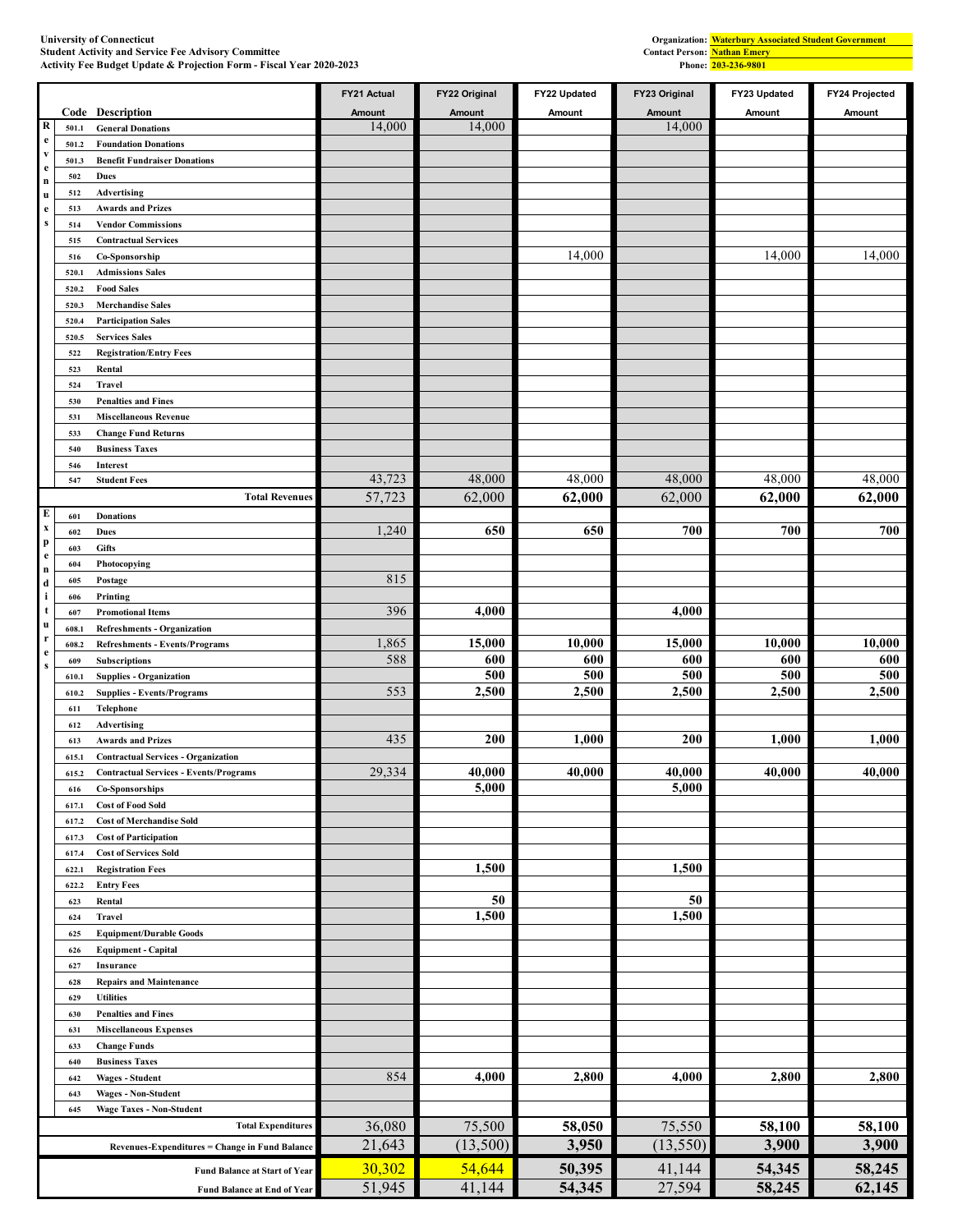# **A**ssociated **S**tudent **G**overnment **Minutes**



**UConn Waterbury** 

# **Date** / 7-8:00PM / WebEx

[https://uconn-cmr.webex.com/uconn](https://uconn-cmr.webex.com/uconn-cmr/j.php?MTID=m886e42031ac3c8e6bf66570f8bdbf5df)[cmr/j.php?MTID=m886e42031ac3c8e6bf66570f8bdbf5df](https://uconn-cmr.webex.com/uconn-cmr/j.php?MTID=m886e42031ac3c8e6bf66570f8bdbf5df)

Meeting called to order at 7:05

# **Attendees**

# **Officers/ Directors/ Advisors**

☒ President – Asija Qyteza

☒ Vice President – Edona Zhuta

☒ Treasurer – Robert Warren

☒ Secretary – Ellie Schmus

☒ Stu. Activities Coord./UConn – Nathan Emery (nonvoting)

# **Senators**

☒Stephanie Salinas

☒ Shannon Jones

☒

 $\boxtimes$ 

☒

# **General Members**

☒Selen Onur

☒

☒

☒

☒

 $\overline{\times}$ 

☒

☒

☒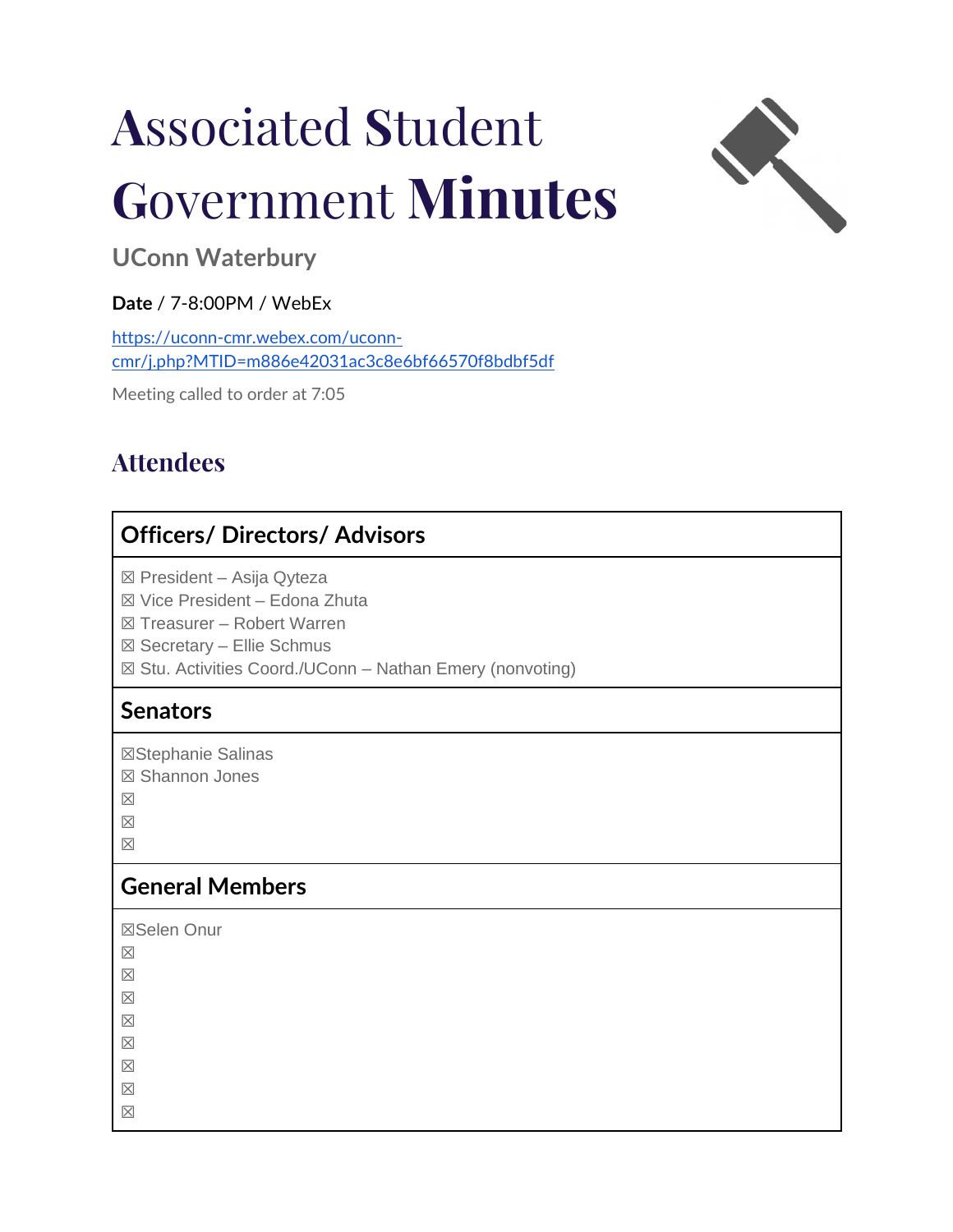| $\boxtimes$ |  |  |  |  |
|-------------|--|--|--|--|
| $\boxtimes$ |  |  |  |  |
| $\boxtimes$ |  |  |  |  |
| $\boxtimes$ |  |  |  |  |
| $\Box$      |  |  |  |  |
| $\Box$      |  |  |  |  |
| $\Box$      |  |  |  |  |
| $\Box$      |  |  |  |  |
| $\Box$      |  |  |  |  |
| $\Box$      |  |  |  |  |
| $\Box$      |  |  |  |  |
| $\Box$      |  |  |  |  |
| $\Box$      |  |  |  |  |
|             |  |  |  |  |

# **Approval of the Minutes**

Asija motioned to approve the minutes from 1/27/22 Shannon seconded, all in favor, motion passed.

# **Old Business:**

● **Budget Forum: Review and update the FY22 budget and projections for FY23 and FY24**

# **New Business:**

- **Approve last week's minutes**
- **Updated budget review by Robert**
	- Voted on, action written below
- **Stuff-a-Husky and Cinnabon events 2/7 and 2/8**
	- **Volunteer Sign up:** [Volunteer Sign Up Sheet](https://docs.google.com/document/d/1QsC3PGn9W-f6PApLg8XPcBe1XDUj00dJKJWXIxy0uR4/edit)
	- **Need someone to pick up Cinnabon Tuesday morning**
- Social Media and Bulletin Board Committee ← rename?
	- Social Media Committee GroupMe:

**[https://groupme.com/join\\_group/71941199/pFQ9AS9Y](https://groupme.com/join_group/71941199/pFQ9AS9Y)**

- Bulletin Board needs to be updated
	- Make an ASG LinkedIn
- Bulletin Board Committee: **[https://groupme.com/join\\_group/71941446/lhRdO4ME](https://groupme.com/join_group/71941446/lhRdO4ME)**